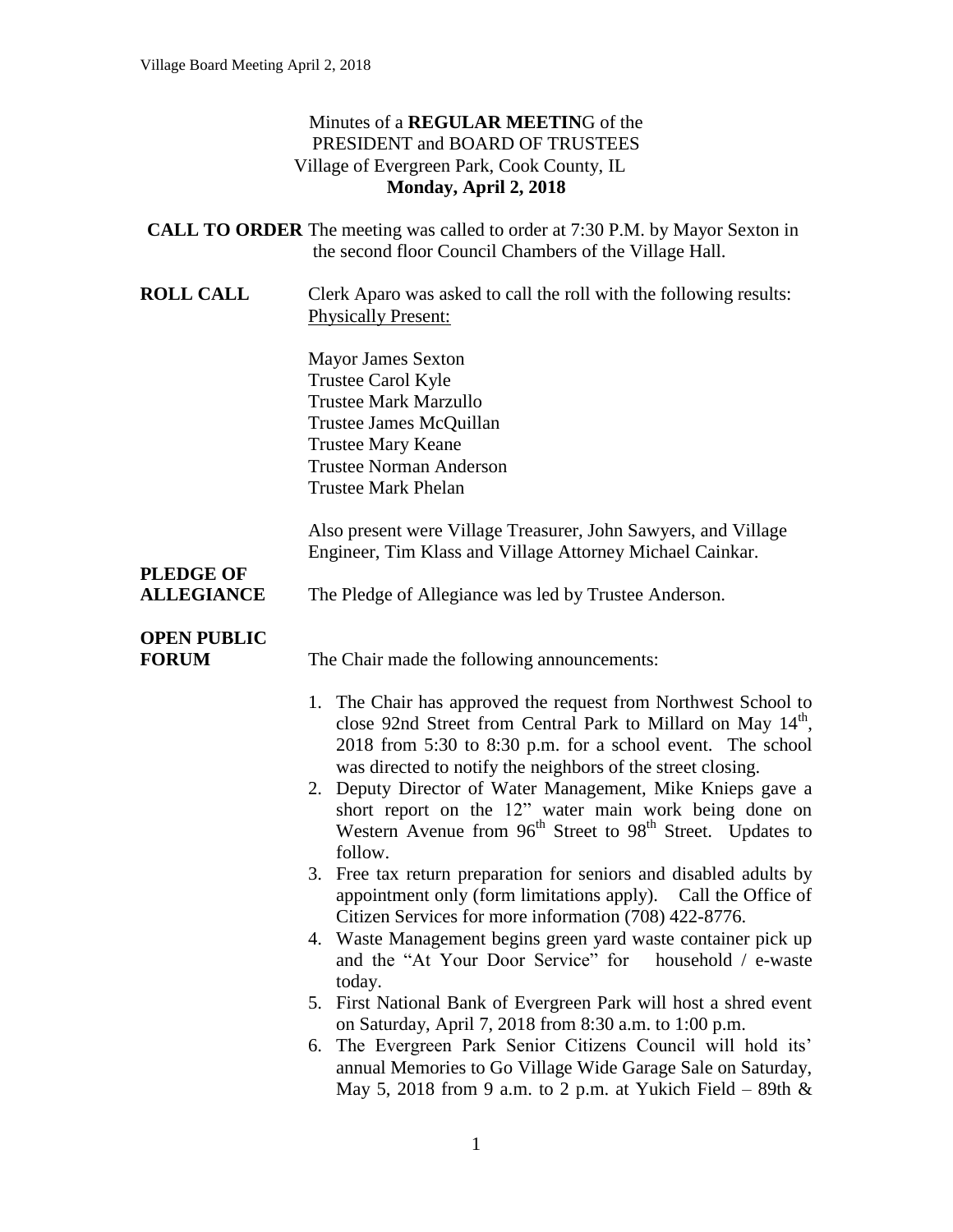Kedzie Ave. Craft vendors are also welcome to participate this year.

7. Trustee Phelan thanked everyone who participated in the recent outdoor rosary and the Mercy in the Village event honoring EP first responders. Also thanks to Holy Redeemer, St. John Fisher and all those who donated to the EP pantry during this Easter season.

### **OPEN PUBLIC** AUDIENCE NONE.

**AGENDA** Motion by Trustee Kyle second by Trustee Marzullo to waive the reading of the minutes of the March 19, 2018 Regular Meeting of the President and Board of Trustees and approved as presented was passed by unanimous voice vote and so ordered by the Chair.

## **RESOLUTION**

**NO. 11-2018** Motion by Trustee Phelan second by Trustee Anderson, to approve **Resolution NO. 11-2018** with expenditures of the General Corporate Fund of \$ 499,122.43 and the Water Management Fund, \$ 100,033.47 and 95<sup>th</sup> Street TIF Fund, \$ 1,140.00 and the Capital Improvement Fund, \$ 79,713.10 and the Street Bond Fund, \$65,000.00 for a total of \$ 745,009.00. Upon roll call, voting YES: Trustees Kyle, Marzullo, McQuillan, Keane, Anderson and Phelan; voting NO: NONE. The motion was passed and so ordered by the Chair.

## **WATER COLLECTORS**

**REPORT** Motion by Trustee McQuillan second by Trustee Keane to approve the Water Collector's report for March 2018 for information and file in the amount of \$ 750,741.22. The motion was passed by unanimous voice vote and so ordered by the Chair.

### **VILLAGE COLLECTORS REPORT**

Motion by Trustee Phelan second by Trustee Marzullo to approve the Village Collector's report for March 2018 information and file in the amount of \$ 4,275,945.84. The motion was passed by unanimous voice vote and so ordered by the Chair.

#### **BUSINESS LICENSES**

### **VERIZON** Motion by Trustee McQuillan second by Trustee Anderson to approve the business regulation certificate for **MOBILE GENERATION LLC- (NEW OWNER) DBA/VERIZON**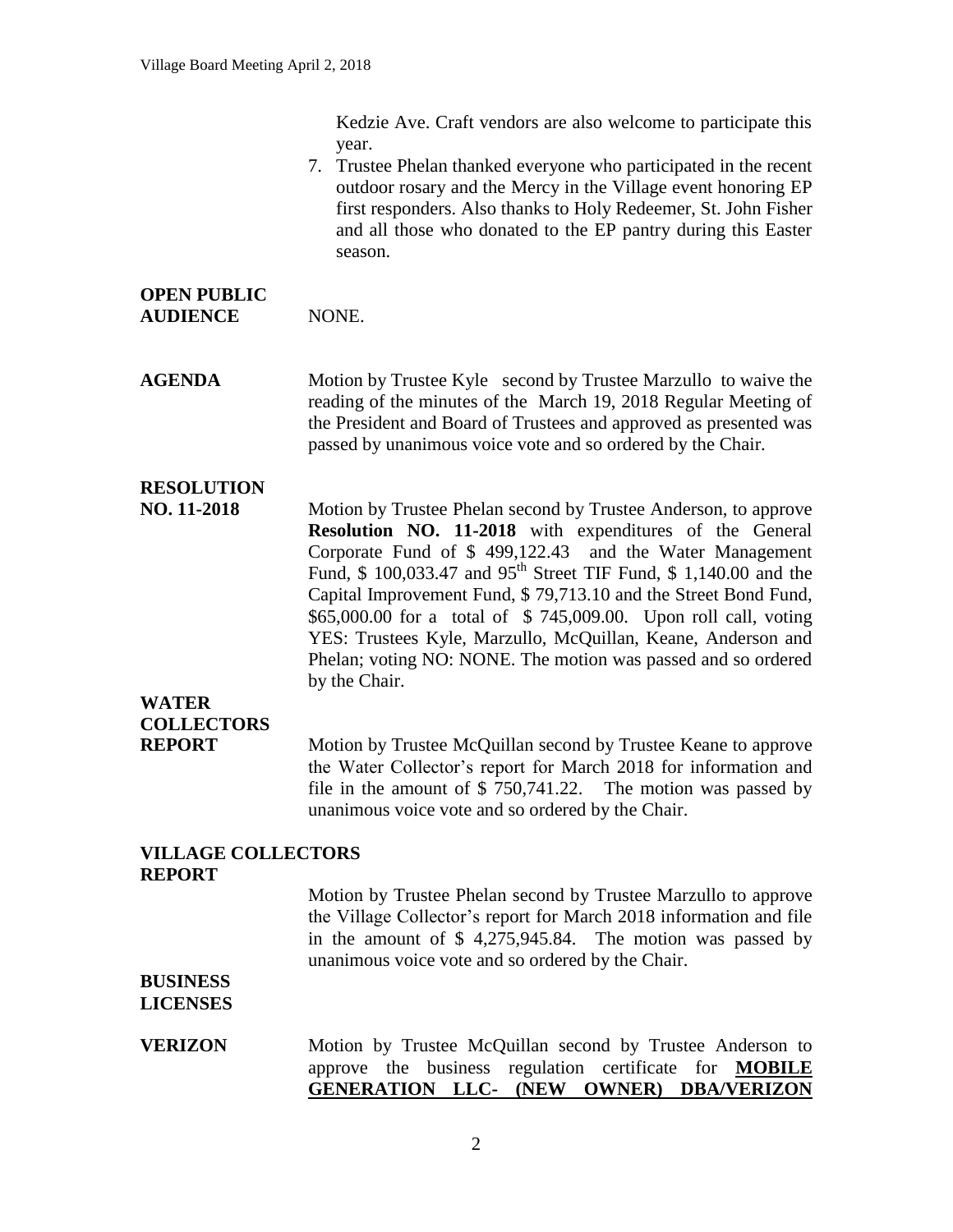**WIRELESS** to operate retail sales of wireless phones and related merchandise located at  $2601 \text{ W}$ .  $95^{\text{th}}$  Street. Upon roll call, voting YES: Trustees Marzullo, McQuillan, Keane, Anderson, Phelan and Kyle; voting NO: NONE. The motion was passed and so ordered by the Chair.

### **BURLINGTON**

Motion by Trustee Marzullo second by Trustee Kyle to approve the business regulation certificate for **BURLINGTON COAT FACTORY OF TX, INC. / DBA BURLINGTON** to operate retail sales of family clothing, footwear, housewares and accessories located at 9500 S. Western Avenue in the new Evergreen Plaza. Upon roll call, voting YES: Trustees McQuillan, Keane, Anderson, Phelan, Kyle and Marzullo; voting NO: NONE. The motion was passed and so ordered by the Chair.

## **WHAT DO EYE**

**CARE** Motion by Trustee Kyle second by Trustee McQuillan to approve the business regulation certificate for **WHAT DO EYE CARE (RELOCATION)** to operate retail sales of optical wear located at  $3317$  W.  $95<sup>th</sup>$  Street – Suite 7 LL. Upon roll call, voting YES: Trustees Keane, Anderson, Phelan, Kyle, Marzullo and McQuillan; voting NO: NONE. The motion was passed and so ordered by the Chair.

### **ORDINANCE**

**NO. 10-2018** Motion by Trustee Marzullo second by Trustee McQuillan to approve the **ORDINANCE NO. 10-2018, "AN ORDINANCE AMENDING SECTION 3-58 OF CHAPTER 3, ALCOHOLIC LIQUOR, OF THE EVERGREEN PARK MUNICIPAL CODE BY INCREASING THE NUMBER OF CLASS B LIQUOR LICENSES BY (1) ONE."** The Chair explained this is for the new restaurant, UNIDAD located at 3339 W.  $95<sup>th</sup>$  Street. They will be a unique Latin themed restaurant. Upon roll call, voting YES: Trustees Anderson, Phelan, Kyle, Marzullo, McQuillan and Keane; voting NO: NONE. The motion was passed and so ordered by the Chair.

### **RESOLUTION**

**NO. 4-2018** Motion by Trustee Phelan second by Trustee Kyle to approve **Resolution NO. 4-2018,** *"A RESOLUTION APPROVING THE 50TH ANNUAL INDEPENDENCE DAY PARADE ON MONDAY, JULY 3, 2018."* Upon roll call, voting YES: Trustees Phelan, Kyle, Marzullo, McQuillan, Keane and Anderson; voting NO: NONE. The motion was passed and so ordered by the Chair.

## **MHR**

**CARNIVAL** Motion by Trustee Phelan second by Trustee Kyle to approve the request from Most Holy Redeemer to hold their annual carnival and beer garden from June  $13<sup>th</sup>$  through June 17, 2018. Upon roll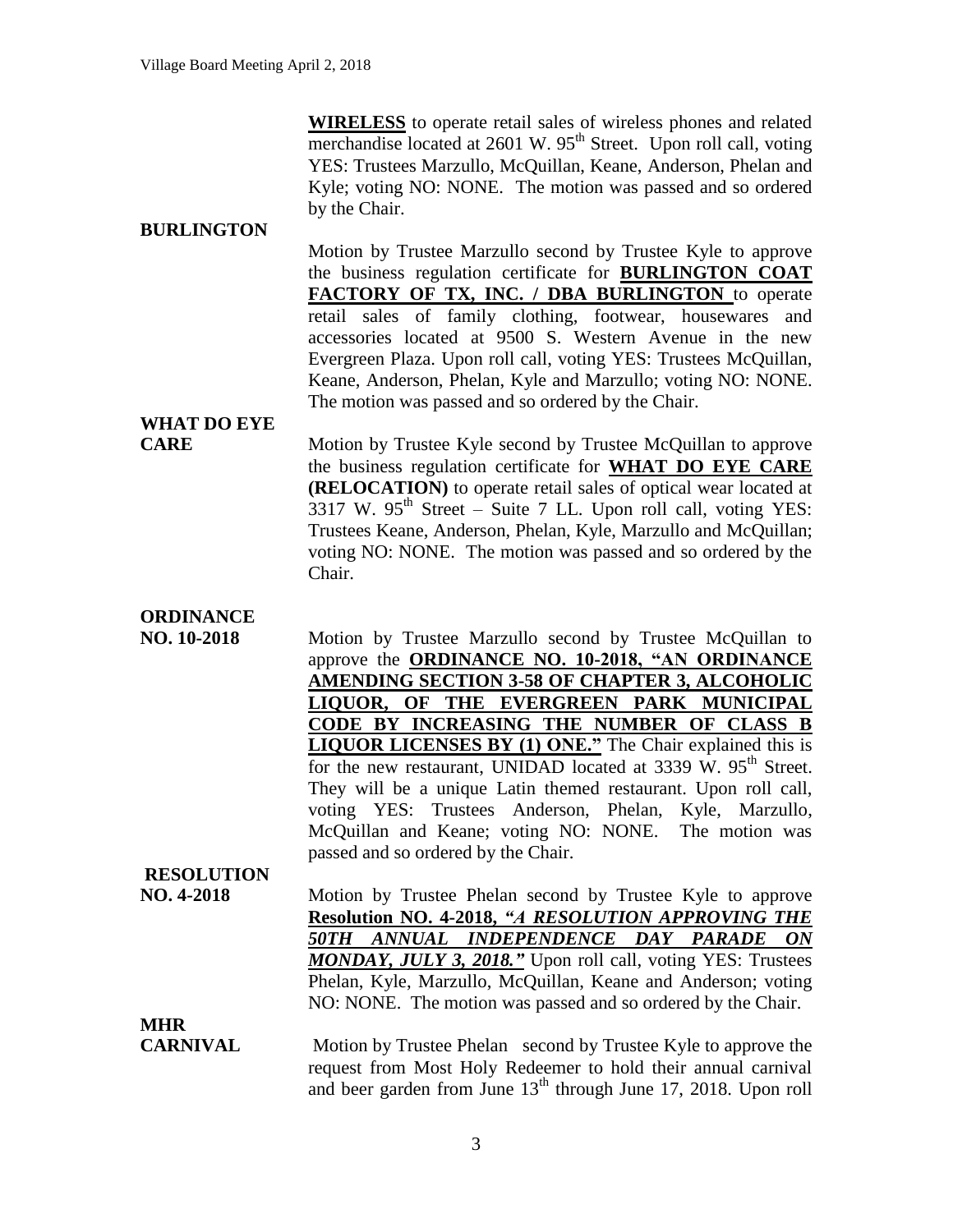call, voting YES: Trustees Kyle, Marzullo, McQuillan, Keane, Anderson and Phelan; voting NO: NONE. The motion was passed and so ordered by the Chair.

### **SALE OF VILLAGE OWNED 2917 W. 101ST STREET**

Motion by Trustee McQuillan second by Trustee Marzullo to allow the Village to negotiate the sale price of the Village owned property located at  $2917 \text{ W}$ .  $101^{\text{st}}$  Street. Upon roll call, voting YES: Trustees Marzullo, McQuillan, Keane, Anderson, Phelan and Kyle; voting NO: NONE. The motion was passed and so ordered by the Chair.

# **ENGINEER'S**

**REPORT** Mr. Klass had no report.

### **ATTORNEY'S** Mr. Cainkar had no report. **REPORT**

**DEPT HEADS** OCS Director, Mary Ann Carioto Diehl, reported Senior Council is hosting an April luncheon on April 19, 2018 with guest speakers, Trustees Carol Kyle, Mark Marzullo and Jim McQuillan. OCS is partnering with District 124 for an arthritis care program on Friday, April  $27<sup>th</sup>$ , 2018. Registration is available at OCS.

> Youth Director, Jim Feltz, reminded everyone teens are available for yard and garage clean up services.

> Recreation Director, Dennis Duffy reported the  $6<sup>th</sup>$  Annual March 4 Meg run was a huge success with over 1200 participants. Indoor soccer ended with over 125 athletes competing. Registration for summer and fall programs begins April 9, 2018.

**BIDS** Motion by Trustee Marzullo second by Trustee Kyle to approve PW Director's Lorenz request to award the Phase 3 Fiber Optic Run to the low bidder and the only bidder of Lyons/Pinner Electric in the amount of \$77,800.00. They have done this work in the past with no problems or delays. Upon roll call, voting YES: Trustees McQuillan, Keane, Anderson, Phelan, Kyle and Marzullo; voting NO: NONE. The motion was passed and so ordered by the Chair.

**MISC.** The Chair shared a request from Superintendent Dr. Robert Machak regarding the dedication of a street near Southeast school